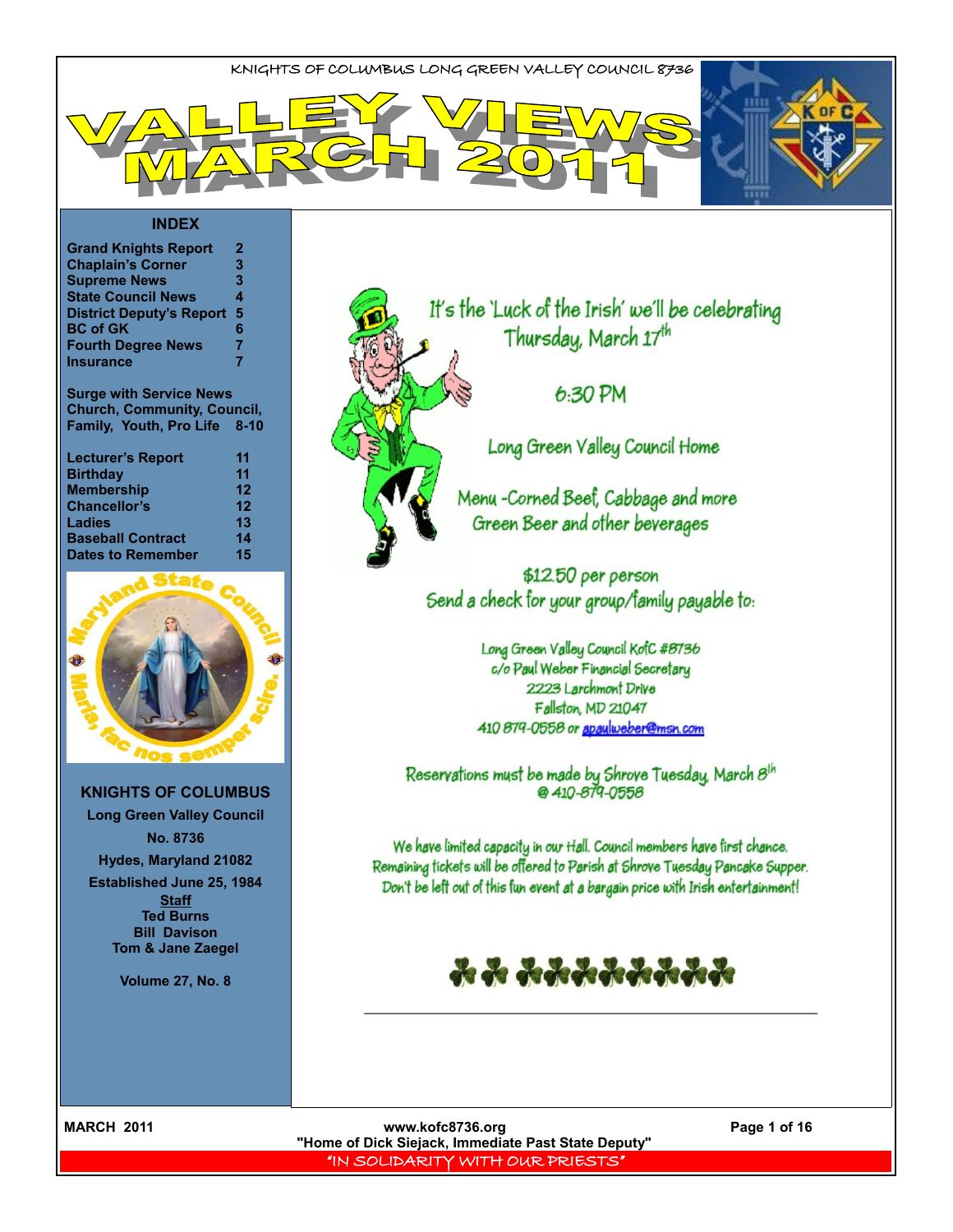

#### **GRAND KNIGHTS REPORT** Tom Zaegel [tomzaegel1@comcast.net](mailto:tomzaegel1@comcast.net)

#### **Dear Brothers,**

Throughout the first quarter of the calendar year there is a great emphasis on Pro Life and Defend Life initiatives at the national, Supreme Council, State Council and our own Long Green Valley Council levels. Yet we strive to make this one of our strongest program areas throughout the entire year. I strongly encourage you to read the latest "Reflections" article by Lawrence Grayson which can be found on our council or the State Council web site. It not only brings us up to date on the current issues we are facing in Maryland, but also encourages our prayers and participation in the 40 Days for Life Campaign during lent. I encourage all of you to get involved in some way, if only in prayer, to support the unified efforts of all organizations striving to reverse the improper decision of the Supreme Court many years ago. More importantly, we have learned so much more since then, and the education of all on these matters is critical, especially our youth. It seems that the tide is turning, and we will need them to drive home the reversal. Additionally, the  $32<sup>nd</sup>$  annual Maryland March for Life will take place in Annapolis on Monday, March 14<sup>th</sup>. I hope that you are able to participate as a visible way of displaying our feelings to State officials. For more details see the pro life article further in this news letter. And please support the continuing efforts of the Ultrasound Program which is making a significant impact locally and nationally.

 After last year's highly successful membership growth, we are struggling to even get to a net positive position this year. We have only had 5 additions, while losing 8 from our ranks. In addition, we received one more resignations recently in response to the dues payment billing. And it is very disturbing that there are still **35 Brothers who have not responded with their dues payment** for this year, even after sending 2<sup>nd</sup> notifications. Brothers, I assure you that your officers are doing everything possible to provide more opportunities, activities and initiatives in all aspects of our council. Yet many are still not participating. It is up to us **ALL** to help our council to grow. And key to that is adding active participants. We have a membership blitz coming up in March, and I hope that all of you will take this opportunity to solicit one new member and guide him into our community. We need 18 new members in order to meet our goal for this year. We can accomplish this if the entire fraternity helps and gets involved. It's not too late.

It is time to start preparing for the election of officers for the next Fraternal Year. The nominating committee has been selected and the following brothers will be leading this effort: Chuck Bogdanowicz (chairman), Paul Weber, and me. If you would like to step up to a leadership role, or just want more information to consider it, please contact anyone on the committee, or any of your current officers. And if you are asked to run for a position, or lead one of the Program areas, I pray that you will respond favorably.

And, as is my continuing reminder, let's always stay faithful and be grateful.

|  | <b>MARCH 2011</b> |
|--|-------------------|
|  |                   |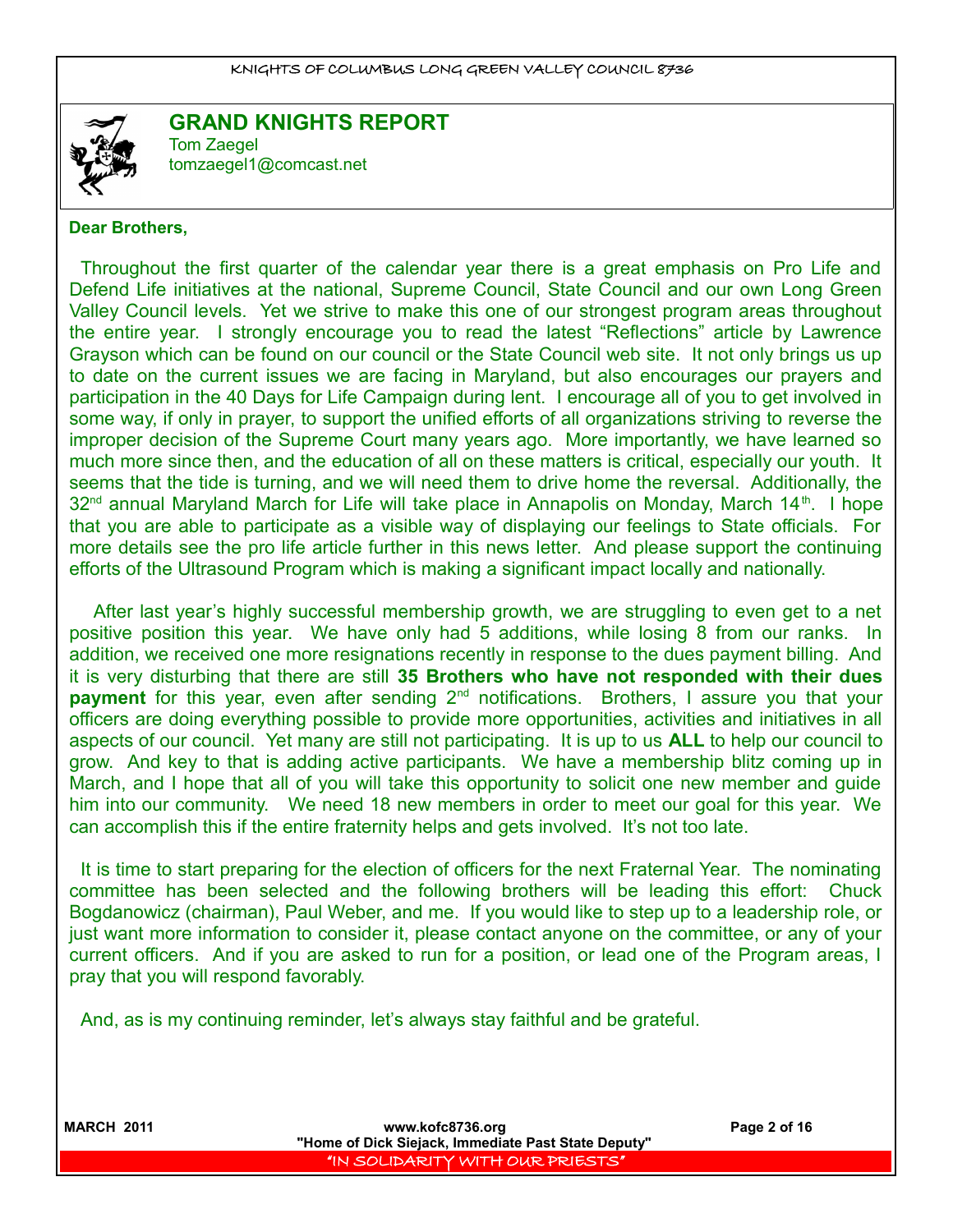## **CHAPLAIN'S CORNER**

Rev. Msgr. Richard E. Cramblitt

Dear Brother Knights,

In just a few weeks the great season will begin. When I say the great season I am referring to both Lent and Easter. They are in fact not two realities but one great season of grace. At the very center of the Lent-Easter season is Holy Week. On Ash Wednesday we begin the journey that leads us to the cross of Good Friday. We remain there near the cross until the glory of the resurrection is revealed on Easter. Then, from the stunning event of Easter we move through the Easter season until at last we come Pentecost. This is all a seamless progression and it is meant to renew us in faith and to deepen our spirituality. The real goal of it is to bring us into a deep union with the Risen Christ - a union so deep and pervasive that it will last right into our personal eternity in heaven. With that in mind I ask you to consider how you will keep the Lenten season this year. If you really want it to be effective in your life you must plan it out as carefully as you plan all the most important things in your life. Ask yourself where you would like be by the time Holy Week comes. Do you want to be forgiven of something haunting your past? Do you wish to be closer to the Lord through prayer? Do you want your own life to be more closely conformed to the Christ? Determine NOW what you wish to accomplish in the season of grace and then plan the steps you need to take. Lent is such a golden opportunity! Seize the opportunity!

## **SUPREME COUNCIL NEWS**

#### **In Service to One, in Service to All**

Survey finds that vast majority see his words as relevant to our country today. 50 Years Later, President Kennedy's Inaugural Words Are Still Important to Americans

A recent Knights of Columbus-Marist poll finds that Americans overwhelmingly believe that key themes from President Kennedy's inaugural speech are still important in America today – 50 years later.

The survey focused on several memorable passages dealing with the importance of freedom, of service to the country, and the role of God in our national life. The results show that 85 percent or more of Americans still consider each of these ideas important for the United States.

The following are the percentages by which Americans say each quote surveyed is still either very or somewhat important:

 • 96 percent for "We shall pay any price, bear any burden, meet any hardship, support any friend, oppose any foe, in order to assure the survival and the success of liberty."

 • 95 percent for "Ask not what your country can do for you, ask what you can do for your country."

| <b>MARCH 2011</b> | www.kofc8736.org<br>"Home of Dick Siejack, Immediate Past State Deputy" | Page 3 of 16 |
|-------------------|-------------------------------------------------------------------------|--------------|
|                   | I "IN SOLIDARITY WITH OUR PRIESTS" I                                    |              |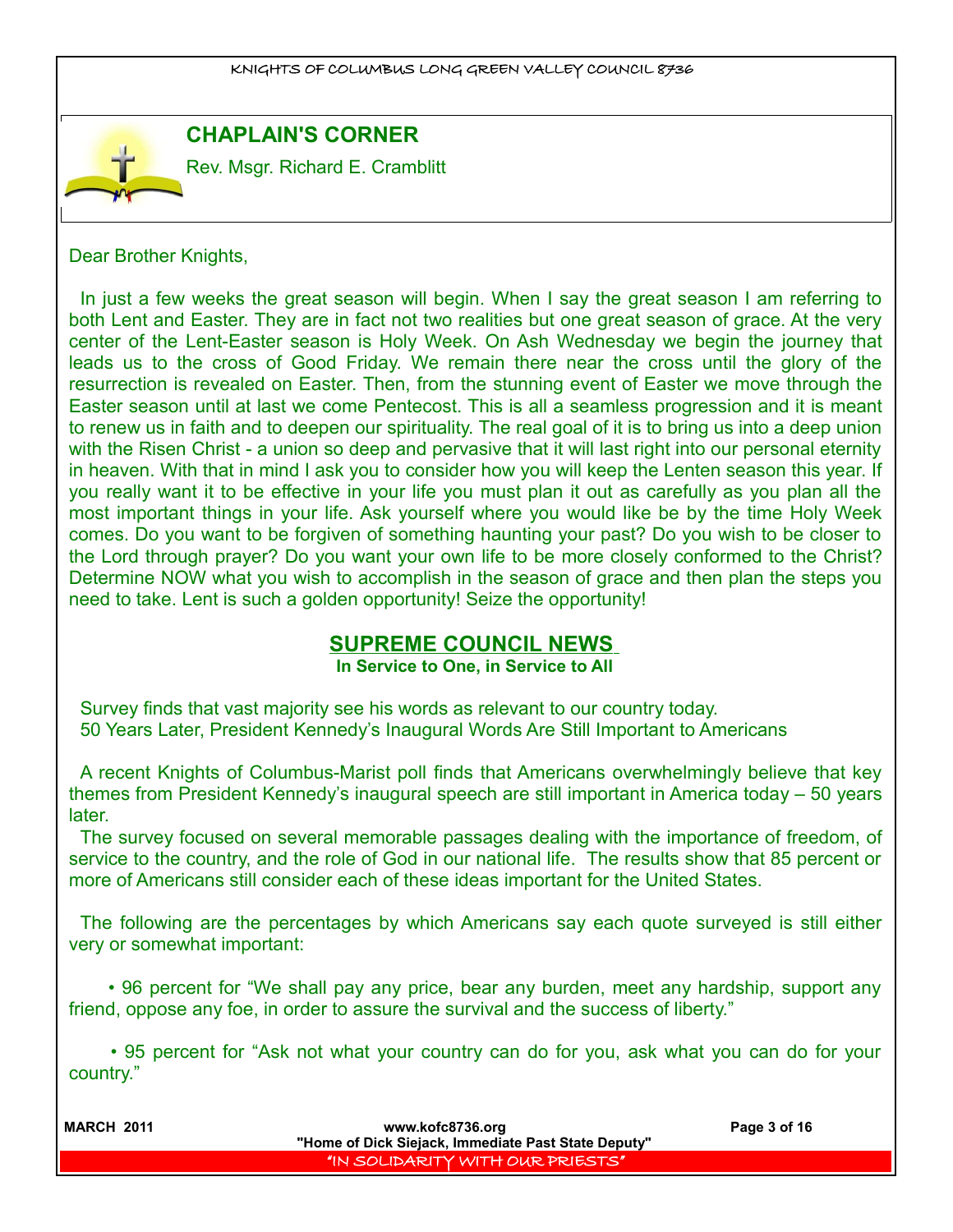• 86 percent for "Here on earth God's work must truly be our own."

 • 85 percent for "The rights of man come not from the generosity of the state, but from the hand of God."

In addition, approximately three-quarters of Americans see the first two quotes as "very important," while about six in ten say the same for the latter two quotes.

The poll also found that a full two-thirds of Americans think President Kennedy was "one of the best presidents in U.S. history." That number jumps to nearly three in four (72 percent) with the addition of those who think he was "the best president."

"Fifty years after President John F. Kennedy stirred a nation with these important words, Americans continue to recognize the importance of what he said, of his definition of what it means to be an American," said Carl Anderson, Supreme Knight of the Knights of Columbus. "President Kennedy reminded us then that we must be at the service of God and country and that message – as Americans clearly understand – is still very important to our nation today."

John F. Kennedy was the first Catholic elected to the presidency, and was a member of the Knights of Columbus. In 2010, the Knights funded the restoration of the inscriptions from President Kennedy's inaugural speech located at his grave at Arlington National Cemetery.

The survey of 1,018 adults conducted January 6 to January 10 has a margin of error of +/-3 percentage points.



**STATE NEWS**

The February edition of "The Beacon" a publication of the Maryland State Council, contains several good articles on the Pro-Life movement and our involvement in it, and we especially call your attention to an excellent article, Reflections, by Lawrence Grayson about the essence of our country's foundation and political structure, which is then related to the structure of the Church.

The current and past issues of the Beaconcan be found as a link in the Long Green Valley Council web page, www.kofc8736.org

A special Pro-Life Mass and lecture will be held on March 16th at Jesus the Divine Word Church. The church is located at 885 Cox Road in Huntingtown, MD. Celebrant for the Mass is Fr. Paul Schenck. Fr. Schenk is a long-time national pro-life advocate. He has served as a Pastoral Associate in Priests for Life, was the National Representative of Catholics United for Life, is

| <b>MARCH 2011</b> | www.kofc8736.org<br>"Home of Dick Siejack, Immediate Past State Deputy" | Page 4 of 16 |
|-------------------|-------------------------------------------------------------------------|--------------|
|                   | I "IN SOLIDARITY WITH OUR PRIESTS" I                                    |              |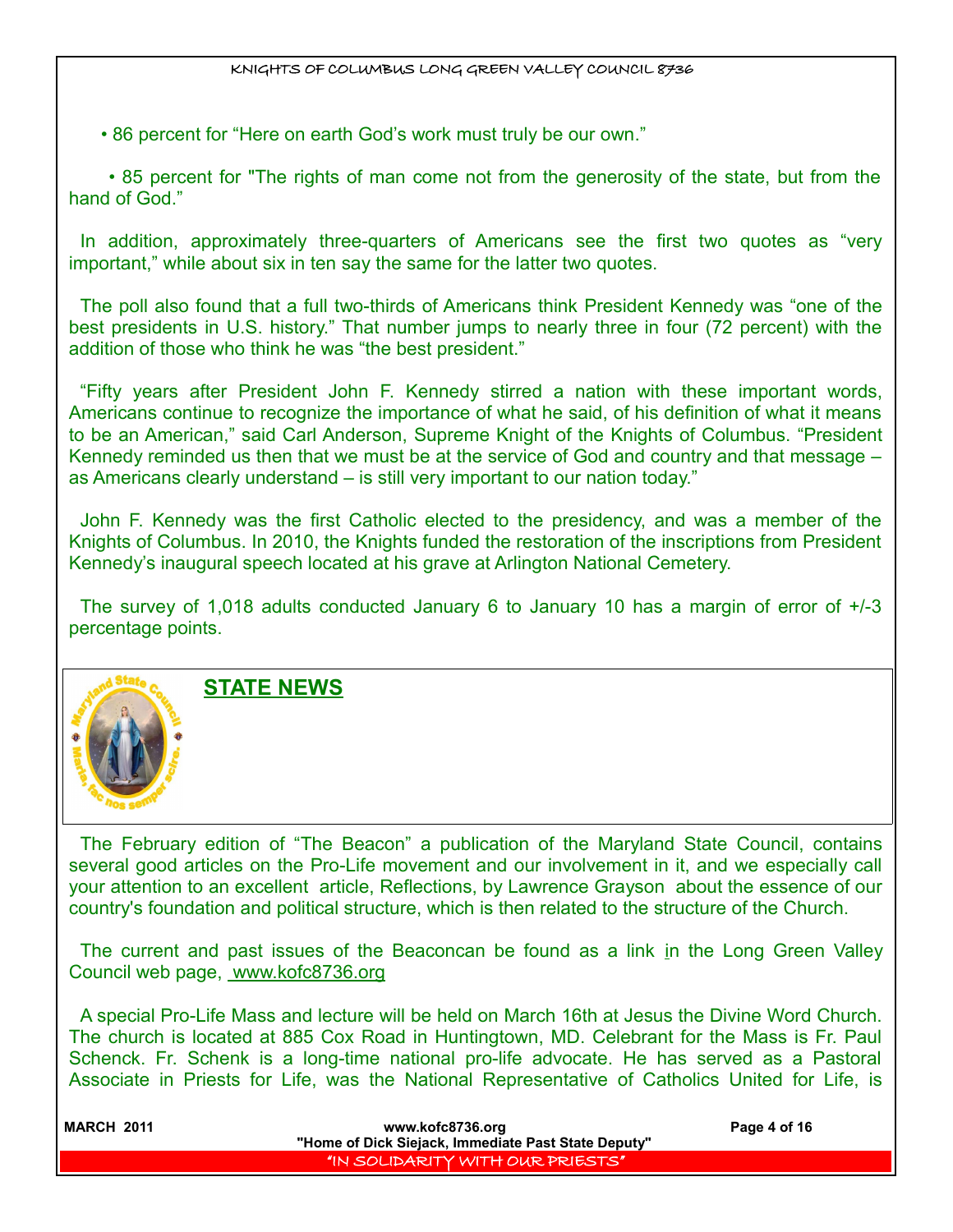founder and chairman of the National Pro-Life Action Center on Capitol Hill, co-founder of National Pro-Life Radio, and serves as director of the Office of Respect Life Activities in the Diocese of Harrisburg. His pro-life ministry is conducted in Harrisburg, Annapolis and Washington, DC, as well as throughout the country.

After Mass a lecture by Barry Sullivan will be offered on the moral challenges people encounter in their everyday lives, and how the right response can convince women not to have abortions and friends to stop living immoral lives. Barry Sullivan is a Nuclear Engineer, father of two adopted children, and was a candidate for Congress in 1990 in Southern Maryland. He and his wife were founding parishioners of Jesus the Good Shepherd Parish in Dunkirk, MD.

Complete details can be found in the Pro-Life Mass flyer posted in the files section of the State yahoo group. You can find the flyer in the Programs folder, then click on the Pro-Life folder.

Please do everything possible to spread the word about this important Pro-Life initiative. Contact your pastor or parish secretary to see if this can be included in upcoming parish bulletins.

Please contact our Pro-Life Activities Chairman, Larry Grayson, with any questions.

## **DISTRICT DEPUTY REPORT**

Jim Cross **PGK** 410-893-1266

James.cross@comcast.net

|                       |                              |                                  | <b>Every Council a Star Council</b>  | numbers as of 2/20/2011          |  |
|-----------------------|------------------------------|----------------------------------|--------------------------------------|----------------------------------|--|
| Council #/Goals       | <b>New</b><br><b>Members</b> | <b>Dropped</b><br><b>Members</b> | <b>Net</b><br>Membership<br>Increase | <b>Net Insurance</b><br>Increase |  |
| 8736 / 14-5           | 5                            | 8                                | -3                                   |                                  |  |
| $9815/7 - 3$          | າ                            |                                  | າ                                    | ◠                                |  |
| $10100 / 7 - 3$       | 3                            | 0                                | 3                                    |                                  |  |
| 11372 / 18-6          |                              |                                  |                                      |                                  |  |
| <b>District Total</b> | 14                           | 8                                | 6.00%                                | 2.00%                            |  |

Star District Goals 32 New Members; 12 Insurance Members

There needs to be a sense of urgency in our membership efforts considering our Year to Date results. Every District #4 council needs to try to jump start our membership drives. It is not easy to motivate men to join in the difficult times we all are facing. We each need to point out the benefits available in the Knights of Columbus to those Catholic men that we encounter. Those looking for work should be able to find an extra networking tool in their new brother Knights. Men need to see their faith as a source of comfort in trying times. Their families can have an additional source of inexpensive social activity. Those that are doing well can find an avenue for helping the less

| <b>MARCH 2011</b> | www.kofc8736.org                                    | Page 5 of 16 |
|-------------------|-----------------------------------------------------|--------------|
|                   | "Home of Dick Siejack, Immediate Past State Deputy" |              |
|                   | "IN SOLIDARITY WITH OUR PRIESTS"                    |              |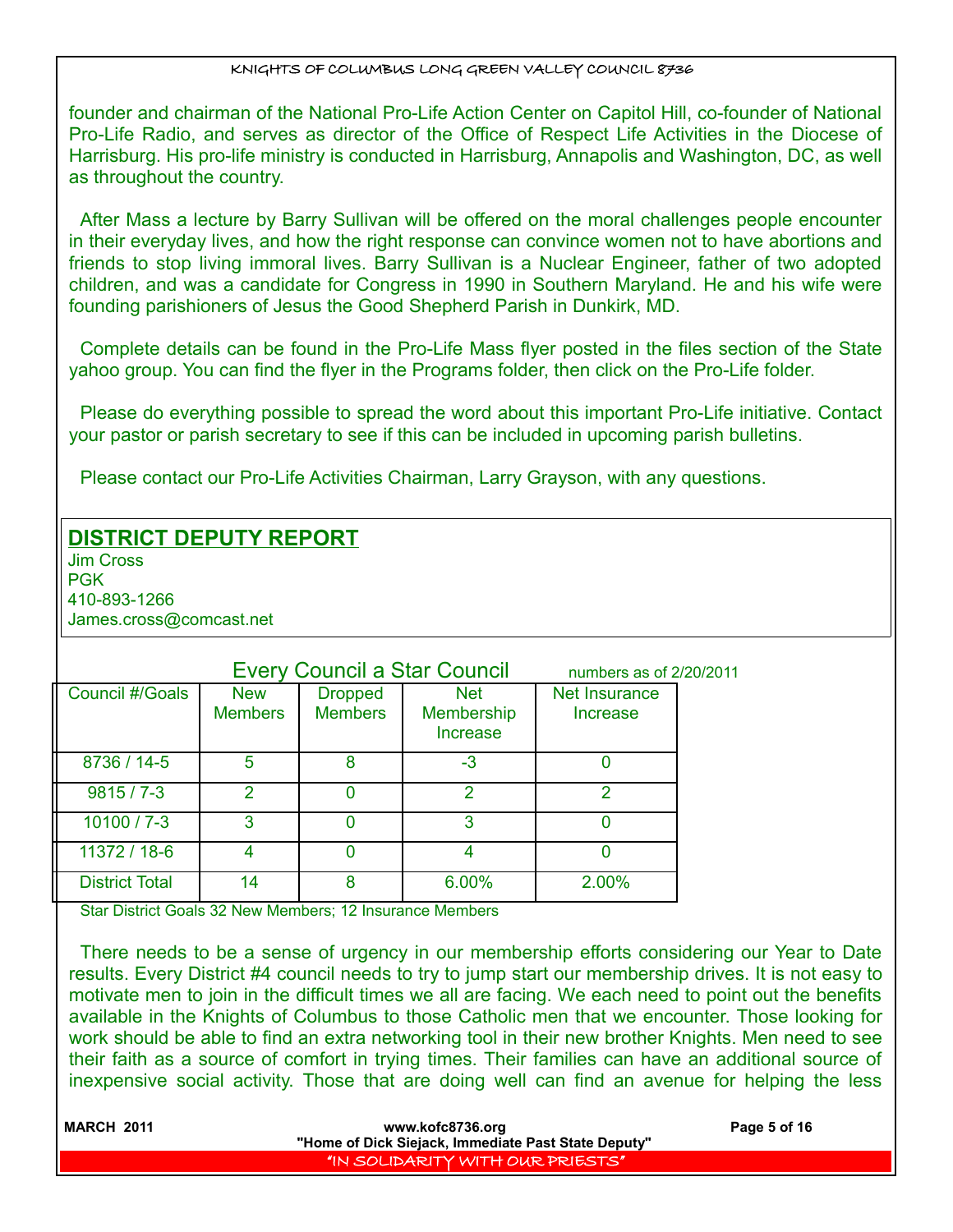fortunate. Don't leave membership recruitment up to the other guy.

A few key dates, to remember: District Meeting at Mason Dixon Council, Tuesday, March 15th, 2011 at 7:30 PM. First Degrees on March  $7<sup>th</sup>$  at Fr. Wolfe and March 22<sup>nd</sup> at Long Green Valley. A 2nd degree will be held at Fr Wolfe on March 23rd. Third Degrees will be held at Dundalk on February 26<sup>th</sup> and Cardinal Gibbons on March 18<sup>th</sup>. March for Life will be held in Annapolis on Monday, March 14th.

Vivat Jesus! Jim Cross, District Deputy

## **BALTIMORE CHAPTER OF GRAND KNIGHTS NEWS**

Sam Orlando Chapter President 410 531 3691 sorlando6@comcast.net

The March meeting will be Thursday March 10, 2011 and be held at Our Lady of Mt. Carmel Council #2452 . This is the Honored Guest night so we expect to see a number of Grand Knights with their Honored Guest as well as others from their council. Why not give a broader recognition to the man you selected as your honored guest for this fraternal year?

The Chapter is also gearing up for our annual Children's Picnic at Villa Maria/St. Vincent and Gallagher Centers to be held June 4, 2011. We plan to expand and provide the children a happy experience. If you think you would like to help run a game, do some cooking, and generally help organize and extend a great time to these special children, please see me or email me at sorlando6@comcast.net. Ladies are always welcome.

Our semi-annual lottery tickets (for the month of May) were available at the last meeting. The proceeds allow us to do the administrative day-to-day running of the Chapter. If you need a ticket or need more tickets, see Gary Gray. There is no limit to the number of times you can win.

Our nominations for officers of the Baltimore Chapter will be during our meeting in May with elections in June. Please remember in order to vote, your council has to have its per capita paid to date.

I wish to thank you for the increased participation at our meetings and ask that you bring a fellow Knight to our next meeting so we can continue that trend. May God Bless you.

I*f you have not given the name of your honored guest to Gary Gray or Jason McGinley by the time you read this, you are behind the "proverbial " eight ball. However, we want to recognize as many Knights as possible so get your guest's name in ASAP so we can generate a certificate to present to him. Gary can be reached at gag5040@aol.com and Jason can be reached at jason.mcginley08@comcast.net.*

| <b>MARCH 2011</b> | www.kofc8736.org<br>"Home of Dick Siejack, Immediate Past State Deputy" | Page 6 of 16 |
|-------------------|-------------------------------------------------------------------------|--------------|
|                   | "IN SOLIDARITY WITH OUR PRIESTS"                                        |              |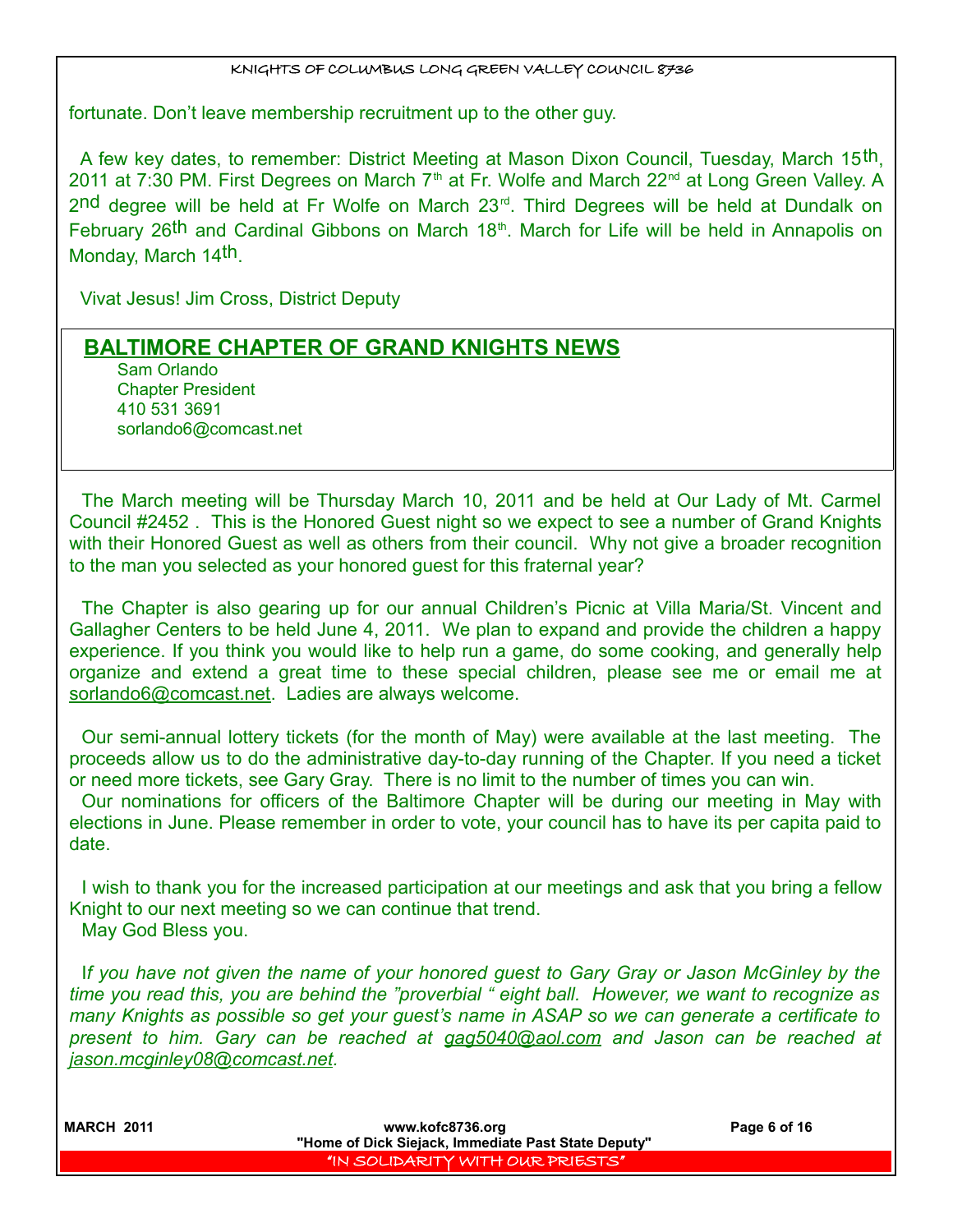

**FOURTH DEGREE NEWS Archbishop John Carroll Assembly 2378 Faithful Navigator Mike Novak 410 515 6867 j.m..** [novak@comcast.net](mailto:novak@comcast.net)

*Due to lack of interest, Archbishop John Carroll Assembly's 15th Anniversary Dinner at Columbus Gardens on March 20, 2011 has been cancelled.* 

*Our annual 4th Degree Exemplification will take place on April 9th, 2011 At the Holiday Inn and Conference Center in Frederick, MD. If you are a 3rd Degree Member of your council and interested in becoming a member of the 4th Degree, please contact Mike Novak FN on 410 515-6867 or Leonard Windsor on 410 937-7245.*

*Archbishop John Carroll Assembly will hold its next meeting at Fr. Wolfe Council, Kilduff Hall on Thursday, March 17, 2011 at 8:00 pm. Please note the change of location.*



## **FRATERNAL BENEFITS**

Jerry Henderson Benefits Advisor 443-752-1694 *[Jhenderson915@verizon.net](mailto:Jhenderson915@verizon.net)*



## **DO YOU HAVE COVERAGE?**

Did you know that about 50% of households in the United States and Canada have no individually owned life insurance? The statistics for why people have not availed themselves of life insurance coverage are pretty clear, and they really don't change from survey to survey. First, let's look at the survey results *(provided by the Life Insurance Marketing Research Association in 2010).*

Why people don't buy life insurance:

- 74% list "can't afford coverage" as a major reason they don't buy.
- 52% say a major reason is that they "can't decide what to buy."
- 50% agree it is a good idea but "put it off until tomorrow."
- 43% worry about "making the wrong decision."

Let's examine each of these reasons. First, the vast majority list a major reason as lack of affordability, yet coverage is only offered if it meets your budget. It is in no one's best interest to offer you a product that you cannot afford. A good agent (like me and the other Knights of Columbus agents) go through a process with you to determine what the affordable monthly cost is.

| <b>MARCH 2011</b> | www.kofc8736.org                                    | Page 7 of 16 |  |
|-------------------|-----------------------------------------------------|--------------|--|
|                   | "Home of Dick Siejack, Immediate Past State Deputy" |              |  |
|                   | "IN SOLIDARITY WITH OUR PRIESTS"                    |              |  |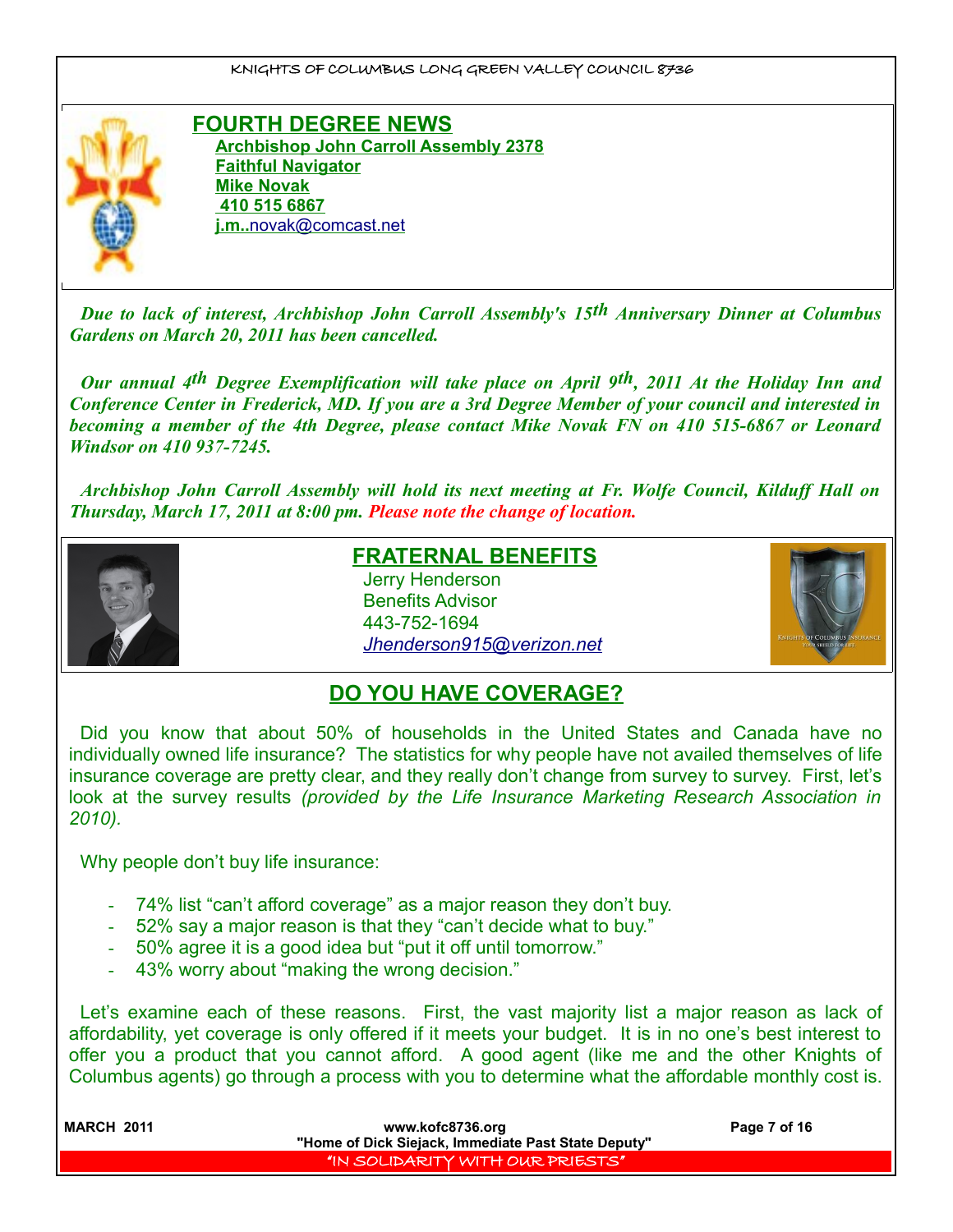For the record, a healthy non-smoking 40 year old male can get \$500,000 of term coverage with the Order for about \$1.50 a day.

If a client can't decide what to buy, I will conduct a needs analysis, which helps identify goals and objectives while considering your budget, at no cost. We offer term insurance, permanent insurance or a mix of both. We believe a combination of these products can solve all personal protection issues.

Putting the purchase of life insurance off can be costly, and I recommend against that. As you get older, premiums go up and you run the very real risk that your health can change. Negative changes in health can cause your costs to increase or can cause coverage to be denied. I can help those who worry about "making a wrong decision". You can trust me – I know what to look for and what to recommend. A conversation with me can help erase you doubt.

Contact me today for a free review! Jerry Henderson Benefits Advisor 443-752-1694 [Jhenderson915@verizon.net](mailto:Jhenderson915@verizon.net)

## **PROGRAM DIRECTOR'S REPORT**

 **Mike Sallese, PGK; 443-852-1442; msallese11@verizon.net**

During March we have several activities ongoing, some council sponsored and some Knightssupported. Please check out the activity reports below and join in as many as you can. With the start of Lent this month, join us for Shrove Tuesday and bring your beads with you. Remember that Spring begins this month and baseball is only days away.



## **CHURCH ACTIVITIES**

Eric Schummacher **Director** 410 557 6989 schumacherem@sjehydes.com

Wednesday March 9<sup>th</sup> is Ash Wednesday. Keeping with our tradition, we will hold a Shrove Tuesday Pancake Supper at St. John beginning at 5:00 PM. Your help is needed to cook and serve the parishioners. Cost per person/family is a free will offering with the donations going to the"Seminarian Support RSVP Program". Dinner will be held in the Parish Hall. If you can help, please call me to volunteer.

#### **Pray the Rosary Online**

Go to Our Catholic Faith - http://www.ourcatholicfaith.org/ - and select "Pray Rosary" at the top of the page for this interactive prayer experience. You can click the rosary beads and the associated prayers are shown on the screen. This is a great way to help children learn the prayers of the

| <b>MARCH 2011</b> | www.kofc8736.org                                    | Page 8 of 16 |
|-------------------|-----------------------------------------------------|--------------|
|                   | "Home of Dick Siejack, Immediate Past State Deputy" |              |
|                   | I'IN SOLIDARITY WITH OUR PRIESTS' I                 |              |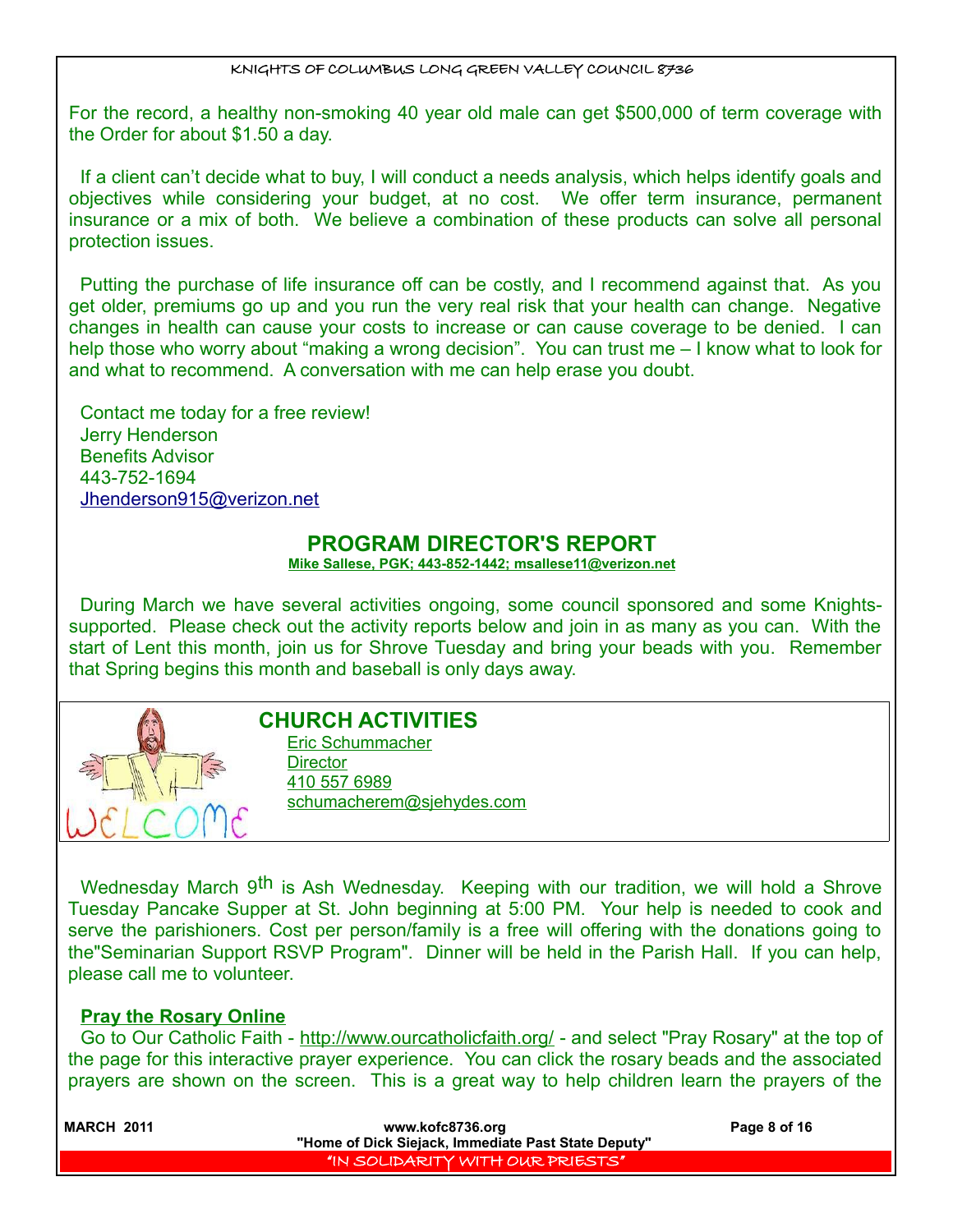rosary, or to become reacquainted with it yourself! We made a promise in our hearts to pray the rosary daily, here is an opportunity to help you keep that promise.

## **COMMUNITY ACTIVITIES**

#### **Mike Naumann 410-592-4884 mike.n@pioneernetwork.com**

Long Green Valley Council is continuing our support for the Apostleship of the Sea Ministry, led by Monsignor Fitzgerald. This ministry serves the numerous sailors – Catholic or others – who stop in the Port of Baltimore during lengthy trips around the world, bringing cargo to and from our country. Your support is always appreciated.

As always, call or send me an email when you have items to donate to the Apostleship of the Sea Ministry. We are looking for religious articles, gently used clothing, magazines, CD's and DVD's.

## **COUNCIL ACTIVITIES**

 **John Stansfield: 443-504-7503; ressq351@Verizon.net**

Since everyone is Irish on St. Patrick's Day, Long Green decided to celebrate this blessed day with an Irish dinner of corned beef and cabbage, green beer and other beverages. The party will be held on Thursday March 17<sup>th</sup> and begin at 6:30 PM in the Council home. Tickets are limited to 60 people. Cost is \$12.50 per person.

Send a check made out to Long Green Valley Council KofC #8736, care of Paul O'Weber 2223 Larchmont Drive, Fallston 21047. Reservations should be made on or before March  $8<sup>th</sup>$  at which time any remaining tickets will be sold at our Shrove Tuesday Pancake Supper at St. John's to any and all interested parties.



## **FAMILY ACTIVITIES**

Jim Schmidt, Jr. PGK 410-592-8891 jmtrn@aol.com



Come to the chapel any Tuesday evening during Lent for Evening Prayer, Eucharistic Adoration, and the sacrament of Reconciliation. Evening Prayer will begin at 7 PM with Adoration following. Anytime during Adoration, you are welcome to come individually to the sacrament of Reconciliation. Make this a family event!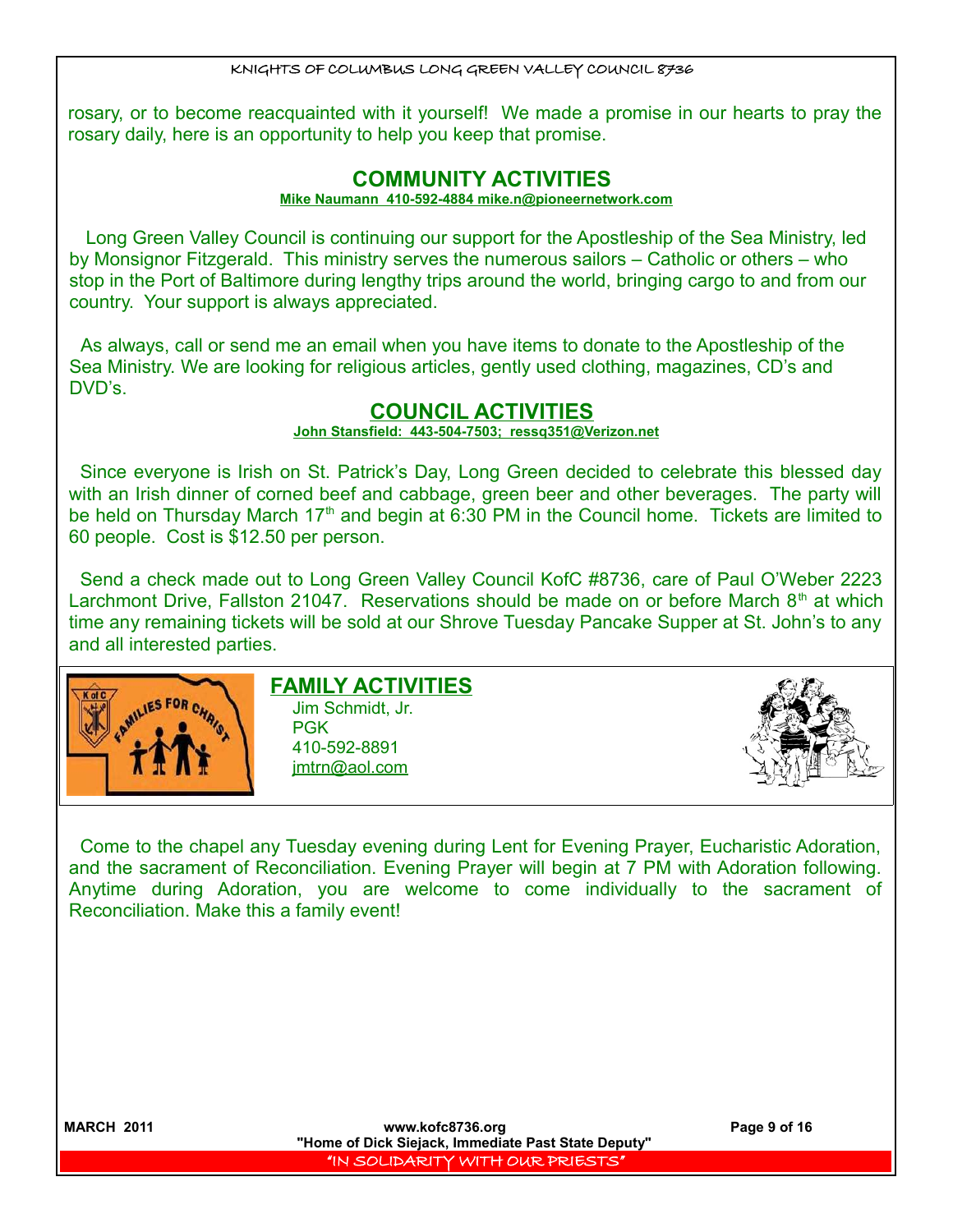

## **YOUTH ACTIVITIES**

Joshua Pippin (410) 292-5897 j\_peregrin@msn.com

The Substance Abuse Awareness Contest has been completed by the students of St. John's. I am now arranging the judging of the posters. If you are asked, please agree to help us. If you would like to help, please feel free to call me. There are two age groups, ages 8-11 and 12-14, and the scoring will be 30% for the slogan / presentation of theme, 40% visual, and 40% overall impact.

After the posters are judged, we will distribute the winner's certificates, participant certificates and cash prizes through the school, and hopefully be able to send the winning posters to the District competition.



## **PRO-LIFE**

Jim Cross PGK & DD 410-893-1266 [James.cross@comcast.net](mailto:James.cross@comcast.net)

March for Life in Annapolis is on Monday, March 14, 2011.

Hopefully everyone has signed up for the Maryland Catholic Conference or The Catholic Advocacy Network sites and is getting emails about the bills in Annapolis during the General Assembly Session. There are constant legislative assaults on our Catholic Principles that need to be responded to quickly and constantly. Please get involved and stay involved. Pray often.

Each year concerned pro-life citizens in Maryland assemble in Annapolis to march on the capital in support of pro-life legislation. With the support of hundreds of supporters, pro-life legislators, lobbyists and the Knights of Columbus we have been able to hold off legislation that would restrict the pro-life movement, greatly hamper assistance centers, and make abortions even more prevalent in Maryland.

This year the march will be held on Monday, March 14th, beginning at 5:15 with a mass at St. Mary's Church in Annapolis. The evening's itinerary is:

5:15pm – Mass with Archbishop Edwin F. O'Brien presiding

7:00pm – March to Susan Campbell Park by City Dock at St. Mary's Church

 7:30pm – Speakers featuring David Bereit (40 Days for Life), Matt Birk (Baltimore Ravens), and your Maryland legislators

| <b>MARCH 2011</b> | www.kofc8736.org<br>"Home of Dick Siejack, Immediate Past State Deputy" | Page 10 of 16 |
|-------------------|-------------------------------------------------------------------------|---------------|
|                   | IN SOLIDARITY WITH OUR PRIESTS"                                         |               |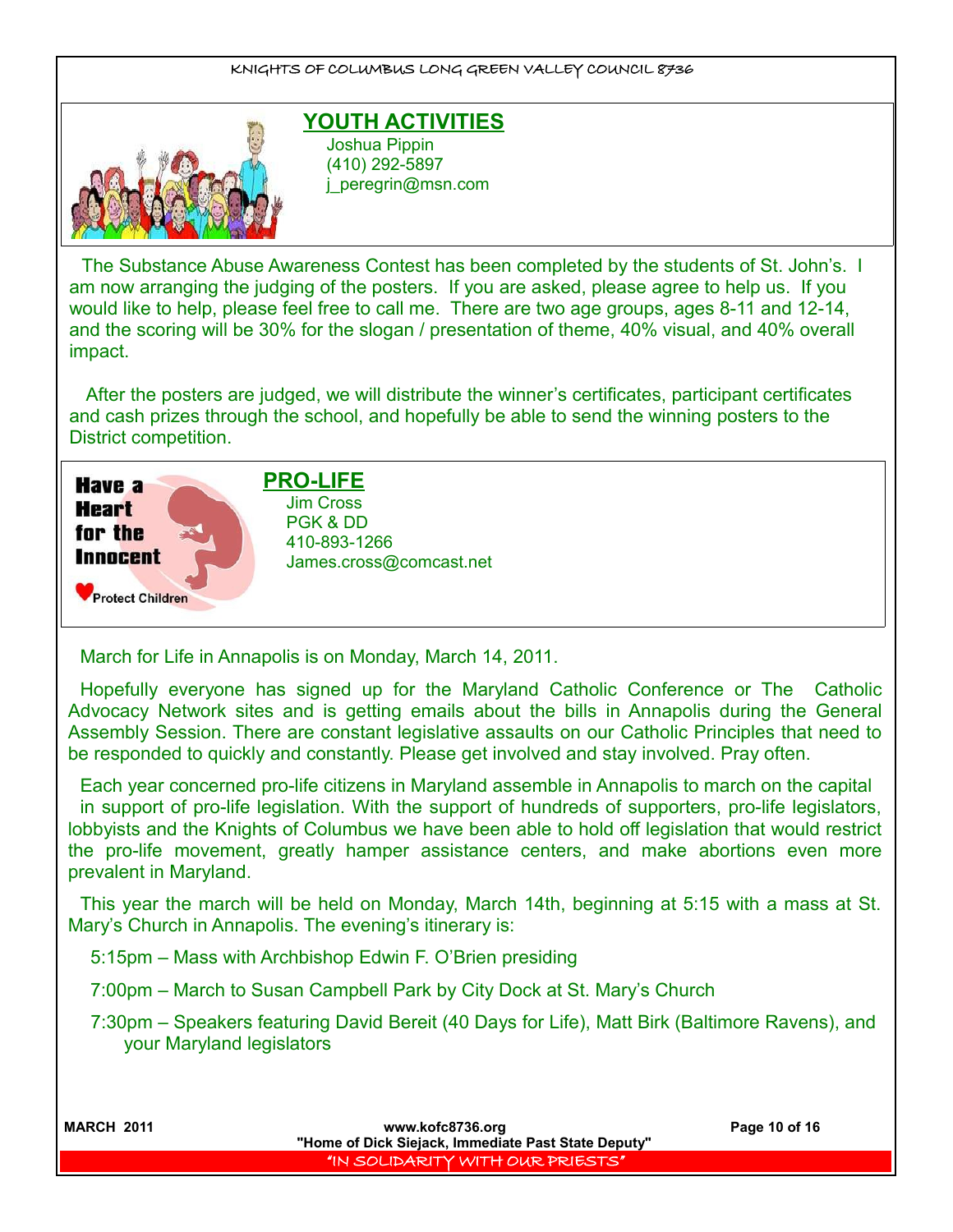8:45pm – End of march food at St. Mary's school cafeteria (Chick-fil-a), and exhibit hall open (approximately 20 exhibitors)

Last year we had over 800 participants at the Maryland March for Life, making it the single largest gathering of its type in Annapolis once again (although the press never covers the event). How can you support the Maryland March for Life?

- 1. Attend the Maryland March for Life and to show your support for life issues in Maryland. Last year we had 800 people at the march!
- 2. Volunteer as a marshal during the march, directing the marchers, helping those who fall behind, directing traffic, etc. Contact Quentin Sedney, at 410-526-4366 or [Quentin\\_Online@Verizon.Net.](mailto:Quentin_Online@Verizon.Net)

3. Support the march financially through direct contributions to Maryland March for Life. Any amount would be greatly appreciated. Please make your checks to Maryland March for Life and forward them to P.O. Box 106, Annapolis, MD 21404.



#### **LECTURER'S REPORT Chuck Bogdanowicz PGK 410-592-5913 chuckbog@msn.com**

Our Super Bowl Party was a great success with over 50 people attending and everyone enjoyed the food and watching the event on the big screen. We featured a DVD on the "old Baltimore Colts" on the big screen at our social meeting last month. It brought back memories of how football was in Baltimore and also how the game has changed. With our new AV system completed, we plan to utilize it more for future programs.

I am always interested in any programs or speakers you might want to have and welcome any suggestions. Please feel free to contact me if you have any contacts or leads or have a "story" I can use.

| Bless You         | <b>MARCH BIRTHDAYS</b>                              |                  |                                |               |
|-------------------|-----------------------------------------------------|------------------|--------------------------------|---------------|
|                   | <b>Pat Donohue</b><br>John Vendetti                 | 6                | Jim Hock<br><b>Keith Kruse</b> | 9             |
|                   | <b>Preston Shelton</b>                              | 9                | <b>Vince Pipitone</b>          | 10            |
|                   | <b>Ray Peterson</b>                                 | 11               | <b>Bob Elliott</b>             | 13            |
|                   | <b>Pat Martino</b>                                  | 13               | <b>Tony Moscati</b>            | 14            |
|                   | <b>Dick Siejack</b>                                 | 14               | <b>Tom Gorius</b>              | 15            |
|                   | <b>Matt Gutberlet</b>                               | 15 <sub>15</sub> | <b>Harry Pippin</b>            | 15            |
|                   | <b>Deacon Don Murray</b>                            | 18               | Al "Pop" Stritzinger           | 20            |
|                   | <b>Bill Smith</b>                                   | 25               | John Schmidt                   | 26            |
|                   | <b>Jody Satterfield</b>                             | 29               | <b>Mike Talipan</b>            | 29            |
|                   | Dean Manzoni                                        | 30               |                                |               |
| <b>MARCH 2011</b> | "Home of Dick Siejack, Immediate Past State Deputy" | www.kofc8736.org |                                | Page 11 of 16 |
|                   | "IN SOLIDARITY WITH OUR PRIESTS"                    |                  |                                |               |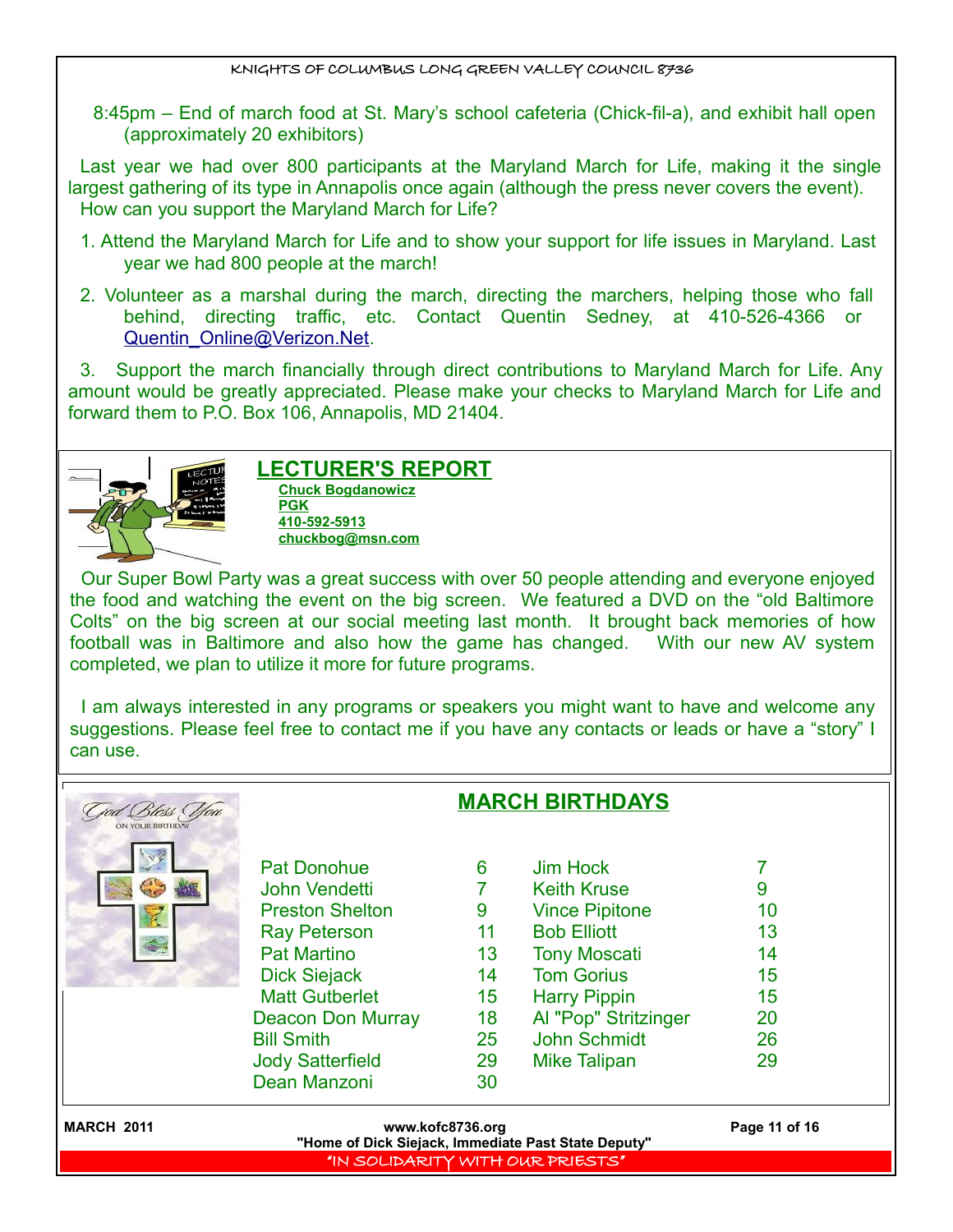

**MEMBERSHIP DIRECTOR'S REPORT** Chuck Bogdanowicz PGK 410-592-5913 chuckbog@msn.com

The Council will be conducting a membership drive at St. John's the weekend of March 19 and 20. We will not be speaking at the Masses but I am asking all members to wear their name badges when attending Mass. I would also ask you to stay after the Mass to handout membership info. We currently have 6 prospects who expressed an interest in joining and we are working on trying to meet with them to conduct interviews. We have a First Degree scheduled for the second meeting in March, but might have to reschedule

due to a conflict with our business meeting being canceled due to the Shrove Tuesday.

One of our goals this fraternal year was to try to get all the members in need of their Second and Third Degree completed. However, due to the weather and lack of candidates, several degrees have been canceled or rescheduled. There is a Third Degree scheduled at Cardinal Gibbons Council on March 18. Please keep this date open if you need this degree.



## **CHANCELLOR'S REPORT**

**Bob McGraw Work 410-887-1828 Cell/Text 443-299-7732 E-mail [rsmcgraw@verizon.net](mailto:rsmcgraw@verizon.net)**

**Feel free to contact me if you know of any brother or family member that is in need of prayers.** 

Please continue to pray for the following:

## **Brothers:**

John Robinson Paul Oliphant

**Relations:** Tory Robinson, Wife of Brother John Robinson

## **Deceased:**

Pat Massarelli, Wife of Former Brother Robert Massarelli and Mother of Former Brother Michael Massarelli. She was past President of the Knights Ladies Past Chaplin Msgr. Martin R. Strempeck

| <b>MARCH 2011</b> | www.kofc8736.org                                    | Page 12 of 16 |  |
|-------------------|-----------------------------------------------------|---------------|--|
|                   | "Home of Dick Siejack, Immediate Past State Deputy" |               |  |
|                   | I'IN SOLIDARITY WITH OUR P <u>RIESTS</u> ' I        |               |  |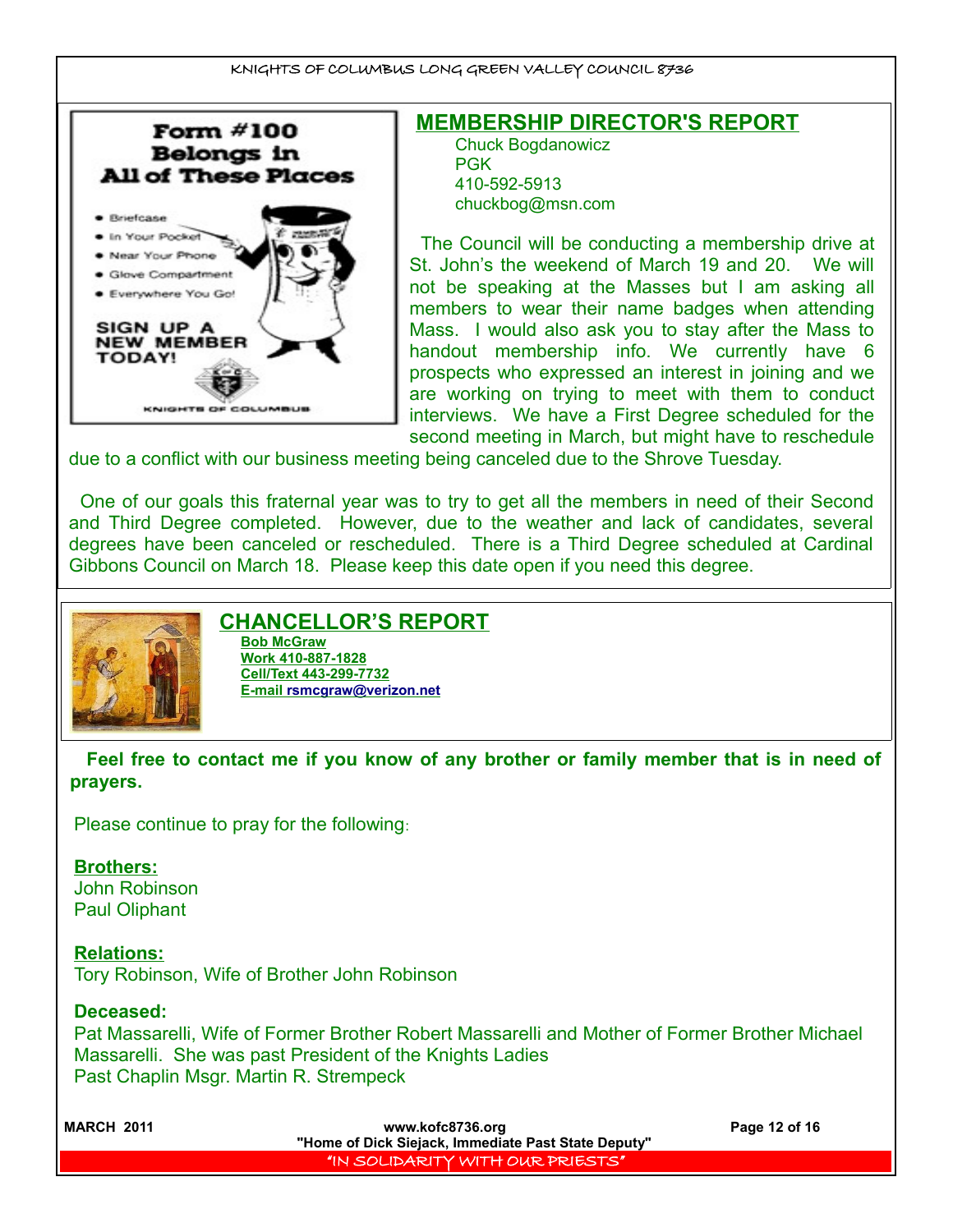Charlotte Murray Wife of Brother and past Chaplin Donald Murray Mary Hare, Sister of Brother Jack Lindung, PGK

*NOTE: We have no system of routinely identifying those people whose health has improved to the point that they no longer need to be on the prayer list. Consequently, at the end of each quarter, we will delete all names that have been on the list for three or more months. Anyone with a request should contact the Chancellor, Bob McGraw, at either of the above addresses and they will be listed/reinstated on the prayer list.* 

# Knights Ladies of

 **Dana Rowan, President 410-299-6143 [danarowan@comcast.net](mailto:danarowan@comcast.net)**

Greetings from the Knights' Ladies:

The Ladies had to, unfortunately, cancel their February meeting due to some inclement weather conditions that evening. Our topic *would* have been the benefits of maintaining an "Attitude of Gratitude". We decided to maintain an "attitude of gratitude" in our own homes that evening; remaining grateful and thankful that we were snug, warm and safe at home and not traveling on any icy roads.

March will be a busy month for the Ladies. On Tuesday, March  $1<sup>st</sup>$  will we have a much overdue business meeting, followed by some basic instructions on simple yoga stretching and breathing techniques. On March 15<sup>th</sup> any member who is STAND certified will be teaching the religious ed middle school students how to make the "Blankets of Honor" for disabled veterans. The Ladies are also in the process of arranging a date in March to make our traditional muffins for the residents of Stella Maris. We are hoping to partner with the Social Action Club of St. John School by arranging the delivery of the muffins through an after school "tea party" at Stella Maris. Date, time and details are still being worked out; but if anyone is interested in helping, please contact Dana Rowan @ 443-299-6143 or email danarowan57@gmail.com and she will keep you informed as the details are confirmed.

A reminder – **Our Cash in the Attic Auction is fast approaching**! (April 5th 6:30PM) This is our Spring Fundraiser and there are TWO ways you can support it. *One* **–** clean out those cupboards, closets, and attics and donate any new or nearly new items you just don't use or wear anymore. We are searching for new or nearly new: purses, jewelry, household or decorative items, holiday decorations, etc. Basically anything that would appeal to "ladies". If your closets and cupboards are bare, then the *second* way you can support us is to **COME to the auction and bid, bid, bid!** All ladies of the parish are invited. Bring a friend, relative, or a stranger off the street. We will put a paddle in their hand and guest auctioneer Chuck Bogdanowicz will have them bidding on items they didn't know they needed or wanted before they know what hit them. If you have items to donate, please contact Dana Rowan @ 443-299-6143 or danarowan57@gmail.com to arrange a pick-up or drop off f donations.

Praying for an early Spring, Dana Rowan, President, Knights' Ladies

| <b>MARCH 2011</b> | www.kofc8736.org<br>"Home of Dick Siejack, Immediate Past State Deputy" | Page 13 of 16 |
|-------------------|-------------------------------------------------------------------------|---------------|
|                   | "IN SOLIDARITY WITH OUR PRIESTS"                                        |               |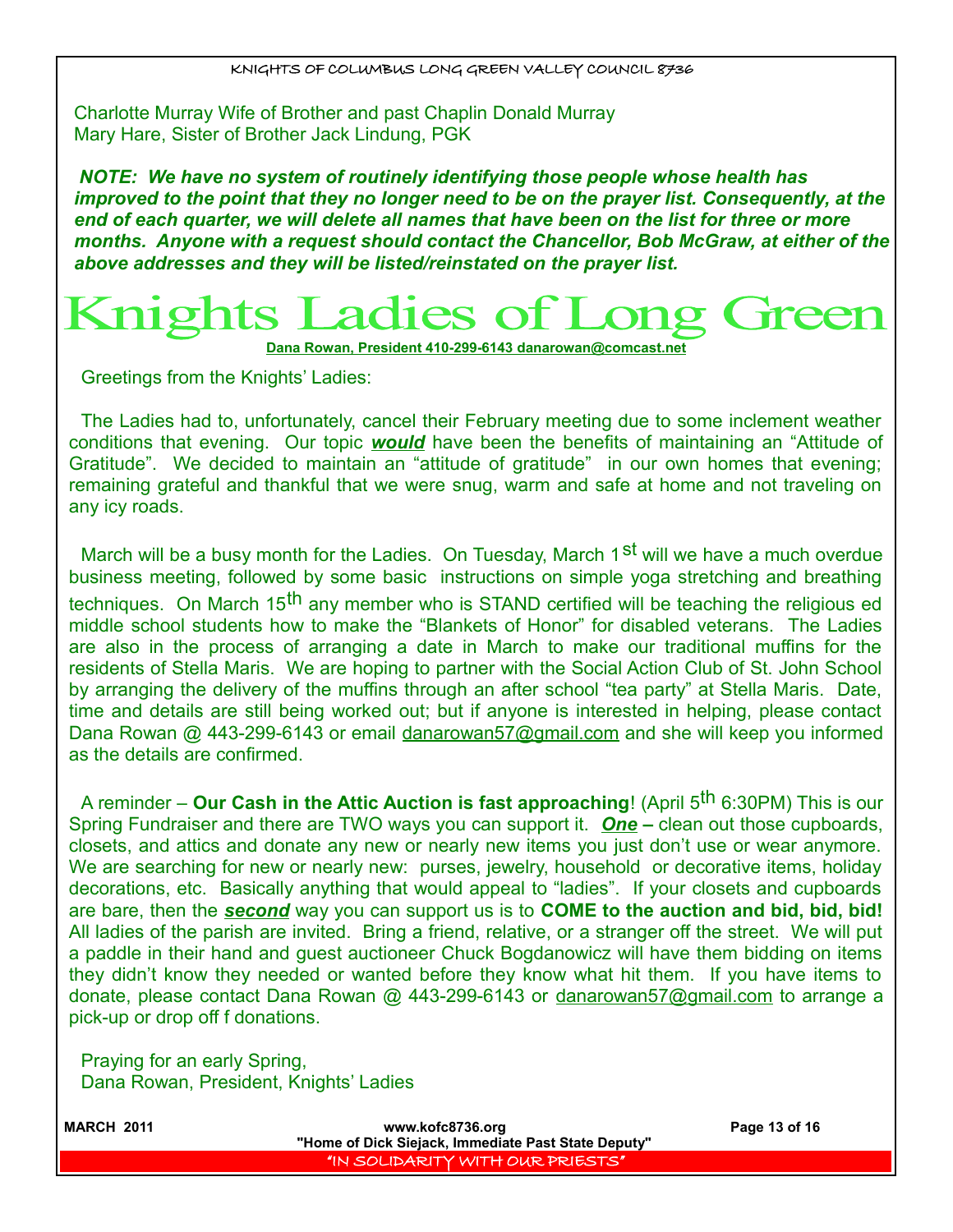#### Dear Brothers,

Since the close of the last baseball season, most of us have been adamant about not working the concession stand any more. In fact there have been many initiatives launched in an effort to make up the loss of revenue. Yet there remains some concern for our financial viability in the near term until there is more support for these activities. We previously discussed dropping baseball as a fund raising activity for a number of reasons. These include:

- diminishing cost effectiveness under Aramark's failing operations
- falling attendance at Oriole Games
- poorly maintained equipment that malfunctions and reduces sales
- Aramark policies that penalized us for circumstances beyond our control
- hard physical labor on concrete floors under sometimes intemperate weather conditions for our aging workforce
- long hours of stand operation
- lack of visibility for LGVC when working at the stand
- risk of penalties or non-worthwhile returns for the workforce we provide
- the large workforce required to man the old stand
- liability of our organization when subletting our stand to other organizations

We were recently contacted by Maryland Sportservice, the company that has won the new 10-year contract for concession stands at Oriole Park. They have operations and many other baseball stadiums and have a program in place for utilizing nonprofit organizations. They sent us a contract to review, and if interested to sign under no obligation or final commitment. After reviewing their terms, we feel that there is sufficient improvement to make it more worthwhile for us and warrants further consideration.

Some of the improvements are:

- 1. 10% commission on regular stands and 8% on beer stands
- 2. \$60 minimum per person for each game, with more to be paid if the net commissions are greater. (This is a major improvement, and one that we had requested from Aramark unsuccessfully.) (This provides opportunity for \$4,500 to \$9,000 per season income at a minimum.)
- 3. Only 15 game commitment required…….we would not have to manage the whole season as in the past. And all games are available, no A, B, or C menu list or requirement.
- 4. Stands with manpower requirements of 5 to 7, 10 (normal or average stand), and 12 to 14 will be available. Thus we could select a stand requiring fewer volunteers.
- 5. We can wear our own K of C hats to advertise the organization.
- 6. All volunteers would need to attend a training session and would be provided an I.D. badge that would be used for admission, etc.

This year could be our last year of baseball operation, per Jim Schmidt Jr., who has agreed to manage our operation again if we respond favorably. If we can get the necessary volunteer workforce and make the guaranteed profit per game, this will give us a great opportunity for a more favorable transition to other income sources. Jimmy has told us that we can address each and every one of these items under the new vendor contract and by taking advantage of several options for stand type. We will provisionally enter into contract negotiation with the new vendor, but **we have the right to opt out before the season unless we can achieve a situation that meets our needs, is favorable to us, reduces the financial risks and has sufficient support from volunteers in the Council**.

*Therefore, your input is required if you have interest in Oriole Baseball Concession operations*. Based upon the interest expressed (or lack thereof), you will help us make an important decision for the Council. If, after reading you have some interest, then reply to this email, or call Bob Renshaw at 410-592-8406 to express your interest.

There will be a meeting at the Council Home on Saturday, March  $5<sup>th</sup>$  at 1pm to furnish details for baseball operation this year, including news of the new vendor Maryland Sportservice, and the terms and conditions of the operation under the new vendor. It is imperative that we have a sufficient pool of volunteers to run a stand that is mutually acceptable. If the Council does not have a sufficient number of workers who will commit to a 15 game contract, we will not proceed. If you can not attend the meeting and have interest, we will furnish everything that you need by email, mail or telephone to express your commitment.

If you do not respond we will assume you have no interest in working at the baseball concession stand. This is not an appeal to change your mind so **do not feel compelled to volunteer unless you are truly interested**. *There are a multitude of other Long Green Valley activities that can use your volunteer hours and attendance support……….but you should be willing to commit support to these as an alternative.*

Please join us for the meeting or respond with your opinion so we can make the proper decision in the best interest of the majority of council members.

Tom Zaegel, Grand Knight



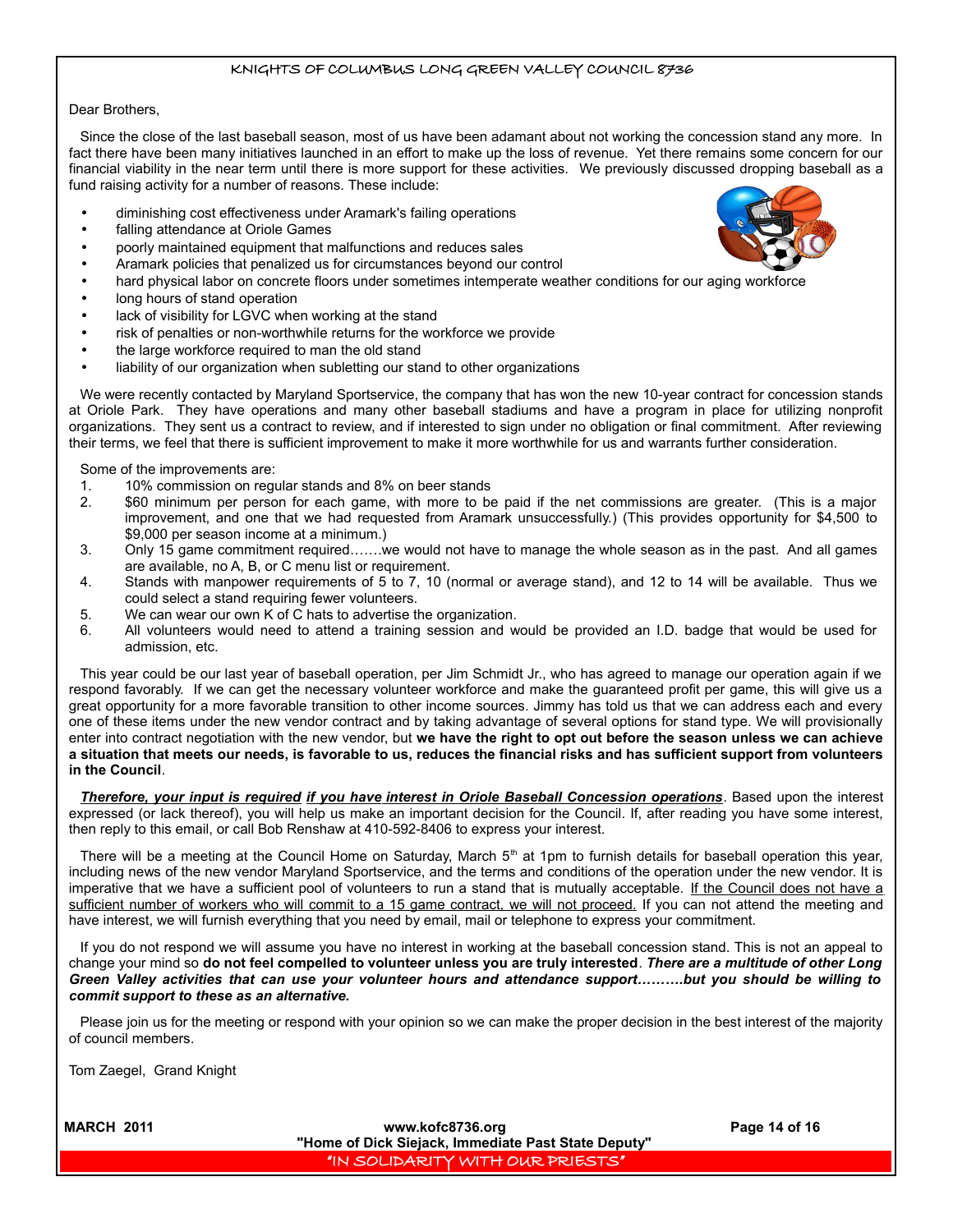## **DATES TO REMEMBER**

| <b>DATE</b>                            | <b>DAY</b>                                                 | <b>TIME</b>                              | <b>ACTIVITY</b>                                                                                                                                                                          | <b>LOCATION</b>                                                                                       |  |  |  |
|----------------------------------------|------------------------------------------------------------|------------------------------------------|------------------------------------------------------------------------------------------------------------------------------------------------------------------------------------------|-------------------------------------------------------------------------------------------------------|--|--|--|
| <b>MARCH</b>                           |                                                            |                                          |                                                                                                                                                                                          |                                                                                                       |  |  |  |
| 01                                     | Tues.                                                      | 7:00 PM                                  | Ladies Meeting                                                                                                                                                                           | <b>Council Home</b>                                                                                   |  |  |  |
| 03                                     | Thurs.                                                     | 7:00 PM                                  | Officers meeting                                                                                                                                                                         | <b>Council Home</b>                                                                                   |  |  |  |
| 04/05                                  | Fri./Sun.                                                  |                                          | <b>State Council Retreat</b>                                                                                                                                                             | Loyola on the Potomac                                                                                 |  |  |  |
| 07                                     | Mon.                                                       |                                          | <b>State Council Weekday Retreat</b>                                                                                                                                                     | Loyola on the Potomac                                                                                 |  |  |  |
| 08                                     | Tues.                                                      |                                          | <b>Shrove Tuesday Pancake Dinner</b>                                                                                                                                                     | St. Johns Hall                                                                                        |  |  |  |
| 08                                     | Tues.                                                      |                                          | <b>Business Meeting is postponed to March 22</b>                                                                                                                                         |                                                                                                       |  |  |  |
| 09                                     | Wed.                                                       |                                          | <b>ASH WEDNESDAY</b>                                                                                                                                                                     |                                                                                                       |  |  |  |
| 10                                     | Thurs.                                                     | 8:00 PM                                  | <b>BCGK Meeting-Honored Guest</b>                                                                                                                                                        | <b>OLoMC Council</b>                                                                                  |  |  |  |
| 14                                     | Mon.                                                       | 5:15 PM                                  | Maryland March for life                                                                                                                                                                  | Annapolis                                                                                             |  |  |  |
| 17                                     | Thurs.                                                     | 6:30 PM                                  | St. Patrick's Day Dinner                                                                                                                                                                 | <b>Council Home</b>                                                                                   |  |  |  |
| 17                                     | Thurs.                                                     | 8:00 PM                                  | <b>ABJC Assembly Meeting</b>                                                                                                                                                             | Fr. Wolfe Council                                                                                     |  |  |  |
| 18                                     | Fri.                                                       | 7:30 PM                                  | 3 <sup>rd</sup> Degree Exemplification                                                                                                                                                   | <b>Cardinal Gibbons</b>                                                                               |  |  |  |
| 19/20                                  | Sat./Sun.                                                  |                                          | All Masses Membership Blitz                                                                                                                                                              | St. Johns Church                                                                                      |  |  |  |
| 22                                     | Tues.                                                      | 8:00 PM                                  | <b>Business Meeting</b>                                                                                                                                                                  | <b>Council Home</b>                                                                                   |  |  |  |
| 23                                     | Wed.                                                       |                                          | Second degree Exemplification                                                                                                                                                            | Fr. Wolfe Council                                                                                     |  |  |  |
| 26                                     | Sat.                                                       | 9:00AM                                   | <b>State Council Spring Meeting</b>                                                                                                                                                      | Lexington Park                                                                                        |  |  |  |
| <b>APRIL</b>                           |                                                            |                                          |                                                                                                                                                                                          |                                                                                                       |  |  |  |
| 05<br>07<br>09<br>12<br>14<br>22<br>24 | Tues.<br>Thurs.<br>Sat.<br>Tues.<br>Thurs.<br>Fri.<br>Sun. | 7:00 PM<br>7:00 PM<br>8:00 PM<br>8:00 PM | <b>Knights Ladies Meeting</b><br><b>Officers Meeting</b><br>Fourth Degree Exemplification<br><b>Business Meeting</b><br><b>BCGK Meeting</b><br><b>GOOD FRIDAY</b><br><b>HAPPY EASTER</b> | <b>Council Home</b><br><b>Council Home</b><br>Frederick, MD<br>Council Home<br>Pope John Paul Council |  |  |  |
| 26<br>28                               | Tues.<br>Thurs.                                            | 8:00 PM<br>8:00 PM                       | Social Meeting<br><b>ABJC Meeting</b>                                                                                                                                                    | <b>Council Home</b><br><b>Council Home</b>                                                            |  |  |  |